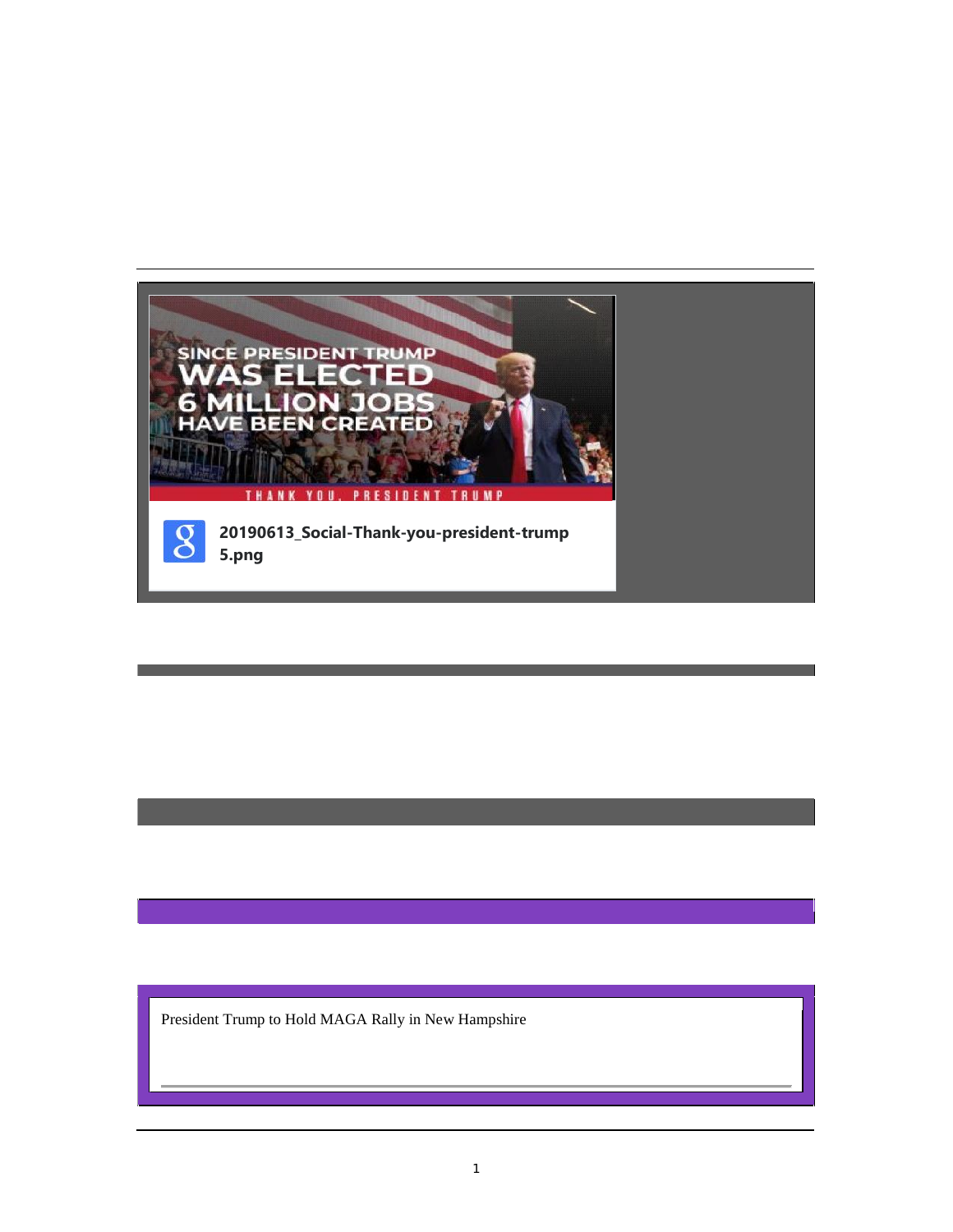Tonight, the American people will hear directly from President Trump when he holds a Make America Great Rally at the SNHU Arena in Manchester, New Hampshire.

Supporters of the President have been camped outside of the arena for days.





#### **Kayleigh McEnany on Twitter**

"Meet Karen - camping out 36 HOURS BEFORE the [IR]@realDonaldTrump[PD] rally in Manchester, New Hampshire! She's FIRS...

In Manchester, we can expect to hear the President highlight promises made, promises kept in just two and a half years in office.

Granite Staters have benefitted under the Trump Administration's pro-growth agenda.

19,700 New Hampshire jobs added since the President was elected.

This includes 1,700 manufacturing jobs.

Since the President was elected, the unemployment rate in New Hampshire has decreased from 2.8% to 2.5% - the fourth lowest in the nation.

The last time the unemployment rate in New Hampshire was this low was 1988.

The historic Tax Cuts and Jobs Act resulted in an average tax cut of \$1,435 and generated nearly 1,000 jobs.

Food stamp recipients have declined from 93,812 to 76,113

New Hampshire cannot afford to turn back on this economic success.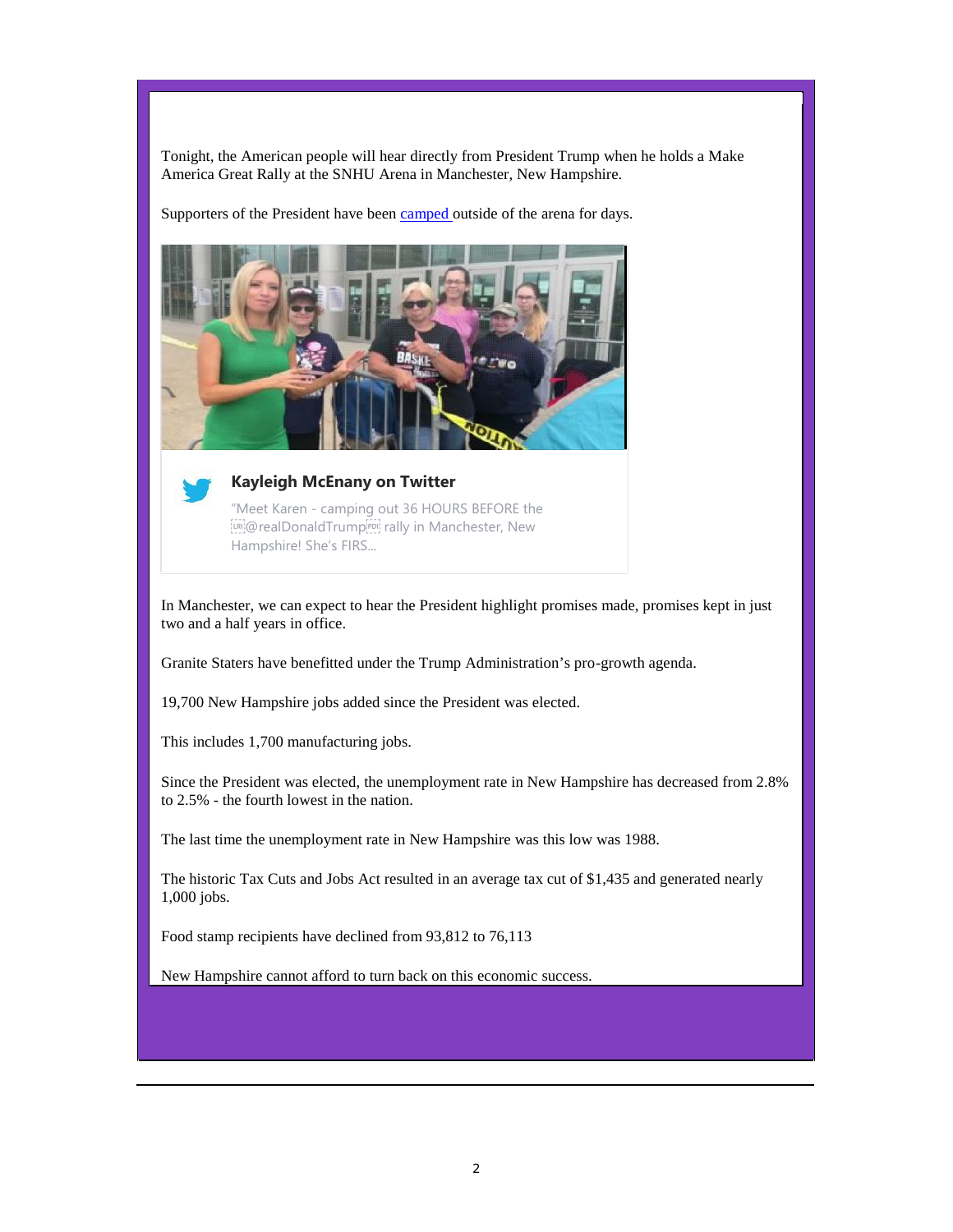The Trump Administration is Ensuring Non-Citizens Do Not Abuse Our Nation's Public Benefits

This week, the Department of Homeland Security (DHS) announced the Trump Administration is releasing a final rule that will ensure non-citizens do not abuse our nation's public benefits.

The rule will go into effect on October 15th.

This rule ensures that if migrants enter or remain in the U.S. they must support themselves and not rely on public benefits. This will saves hardworking taxpayers billions of dollars.

A migrant who receives public benefits above a certain threshold is known as a "public charge."

If a migrant is found likely to become public charges they will not be allowed in the U.S.

Migrants found likely to become public charges will also be barred from adjusting their immigration status.

The rule will offer guidance on how to determine whether an individual is a "public charge." There are several exemptions:

The rule has no impact on humanitarian programs.

It exempts trafficking and domestic violence victims

The rule does not consider many areas of government assistance, such as those that protect children and pregnant women's health.

This is a longstanding law that follows precedent. In 1996 President Bill Clinton signed two bipartisan bills to help stop aliens from exploiting public benefits.

Public charge laws have been part of U.S. immigration law for more than 100 years as a ground of inadmissibility.

Migrants coming to our country should be self-sufficient.

73% of Americans are in favor of requiring immigrants to be able to support themselves financially.

We must ensure our social public benefits programs are not abused by non-citizens and our social safety nets are not jeopardized.

78% of households headed by a non-citizen with no more than a high school education use at least one welfare program.

58% of all households headed by a non-citizen use at least one welfare program.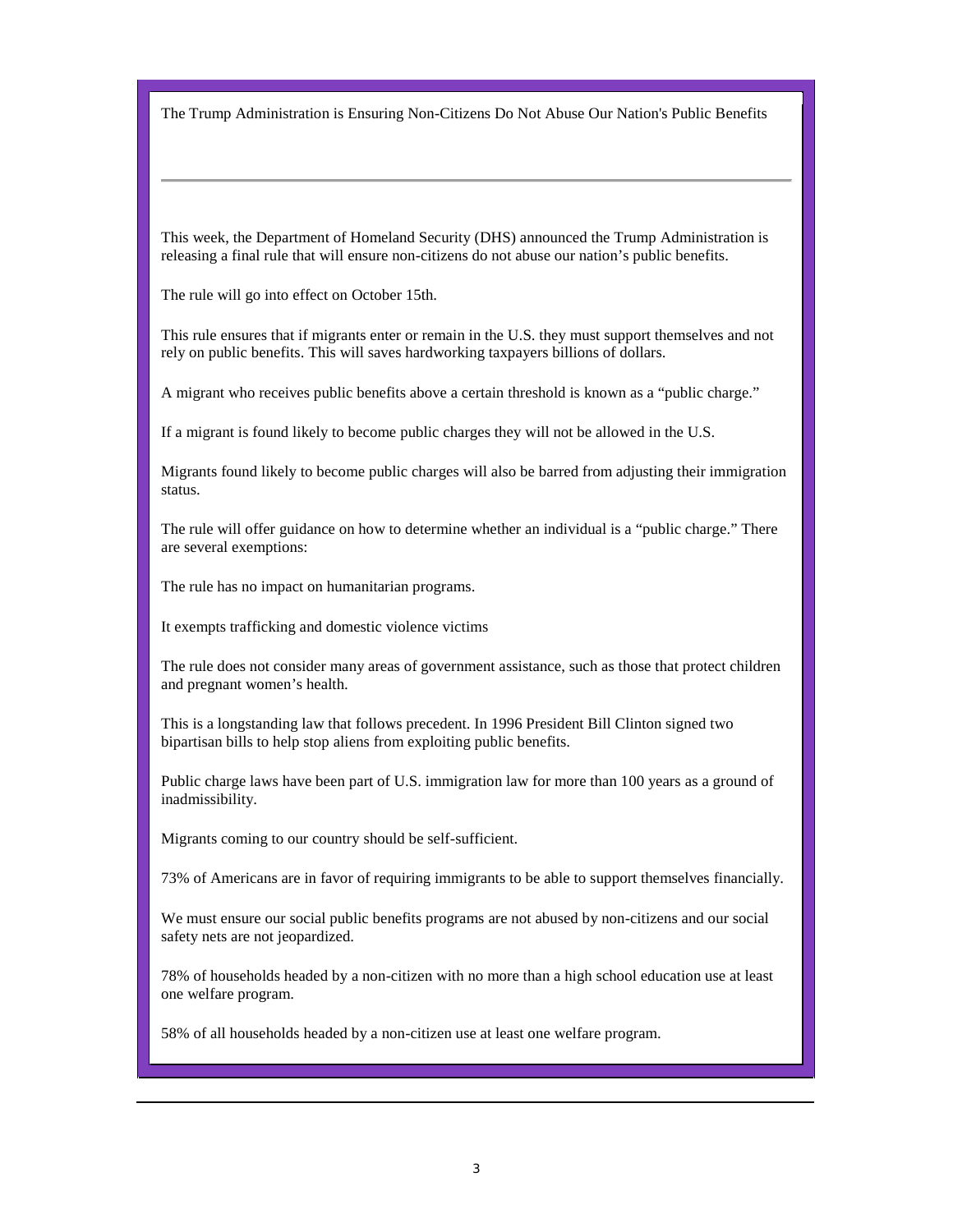While 202 Democrats continue to push a radical immigration policy that includes open borders and healthcare for illegal immigrants, President Trump is keeping his promise of enforcing a longstanding immigration law and will save taxpayers billions.

President Trump Is Championing American Energy and Manufacturing

This week, President Trump visited the Pennsylvania Shell ethylene cracker plant where he demonstrated his ongoing commitment to U.S. energy and manufacturing.

It's important to remember, the Pennsylvania economy is soaring under President Trump.

141,500 jobs have been added to the PA economy since the President was elected.

This includes 5,000 manufacturing jobs to the PA economy.

Since the President was elected, the unemployment rate in Pennsylvania dropped from 5.4% To 3.8%

Pennsylvanians have benefitted from the passage of the Tax Cuts and Jobs Act.

The average Pennsylvanian saved \$1,426 from the historic tax cuts.

8,693 jobs were generated in the state from the Tax Cuts and Jobs Act.

While in western Pennsylvania, President Trump addressed workers and touted his administration's pro-energy policies.

The President's agenda has allowed U.S. energy production and exports to soar.

By 2020, it is expected the U.S. will export more energy than imports for the first time in 1953.

The U.S. is the largest crude oil producer in the world.

The U.S. is trending towards becoming a net exporter of oil and refined fuels.

Since 2016, coal exports have risen more than 90%.

The U.S. is world's top producer of petroleum and natural gas.

In 2019, U.S. exports of liquefied natural gas (LNG) to the (EU) reached an all-time high.

And under President Trump the manufacturing economy is booming.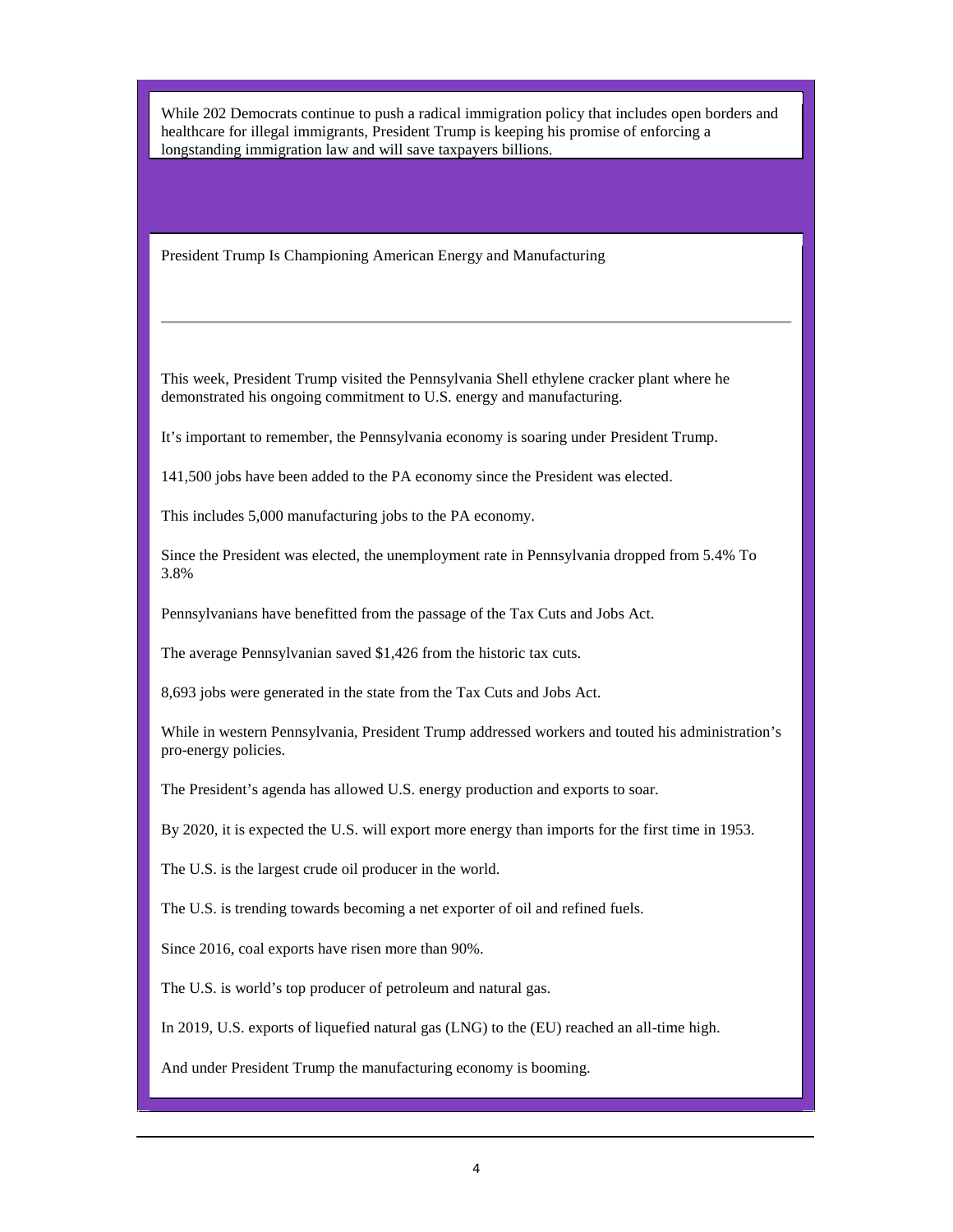Over 500,000 manufacturing jobs have been added since the President was elected.

Manufacturing optimism is at an all-time high.

85% of blue-collar workers believe their lives are heading in a positive direction.

While Joe Biden and other 2020 Democrats continue to tell voters there is no place for fossil fuels and natural gas in our country, President Trump continues to champion American energy and manufacturing.

Gun Control Debate

Since the shootings in El Paso and Dayton, the President has:

In the strongest words condemned the attacks.

Throughout his presidency, the President has repeatedly and forcefully denounced all forms of hatred.

As the President reiterated on Monday, hate has no place in our society. We must all condemn racism, bigotry, and white supremacy.

Called on our nation to come together and act in a bipartisan manner to make our communities safer.

Acknowledged the "internet has provided a dangerous avenue to radicalize disturbed minds."

Called on the DOJ to work in coordination with local, state, and federal agencies as well as social media companies to detect mass shooters before they act.

Encouraged our mental health laws to be reformed to help identify disturbed individuals who may commit acts of violence.

Called on "Red Flag laws" to be instituted to help stop those who pose a risk from possessing a firearm.

Directed the DOJ to propose legislation that will force those who commit hate crimes to face the death penalty.

Called on Congress to find additional bipartisan solutions that will make America safer.

The President has committed to pass concrete, bipartisan proposals that will keep Americans safe.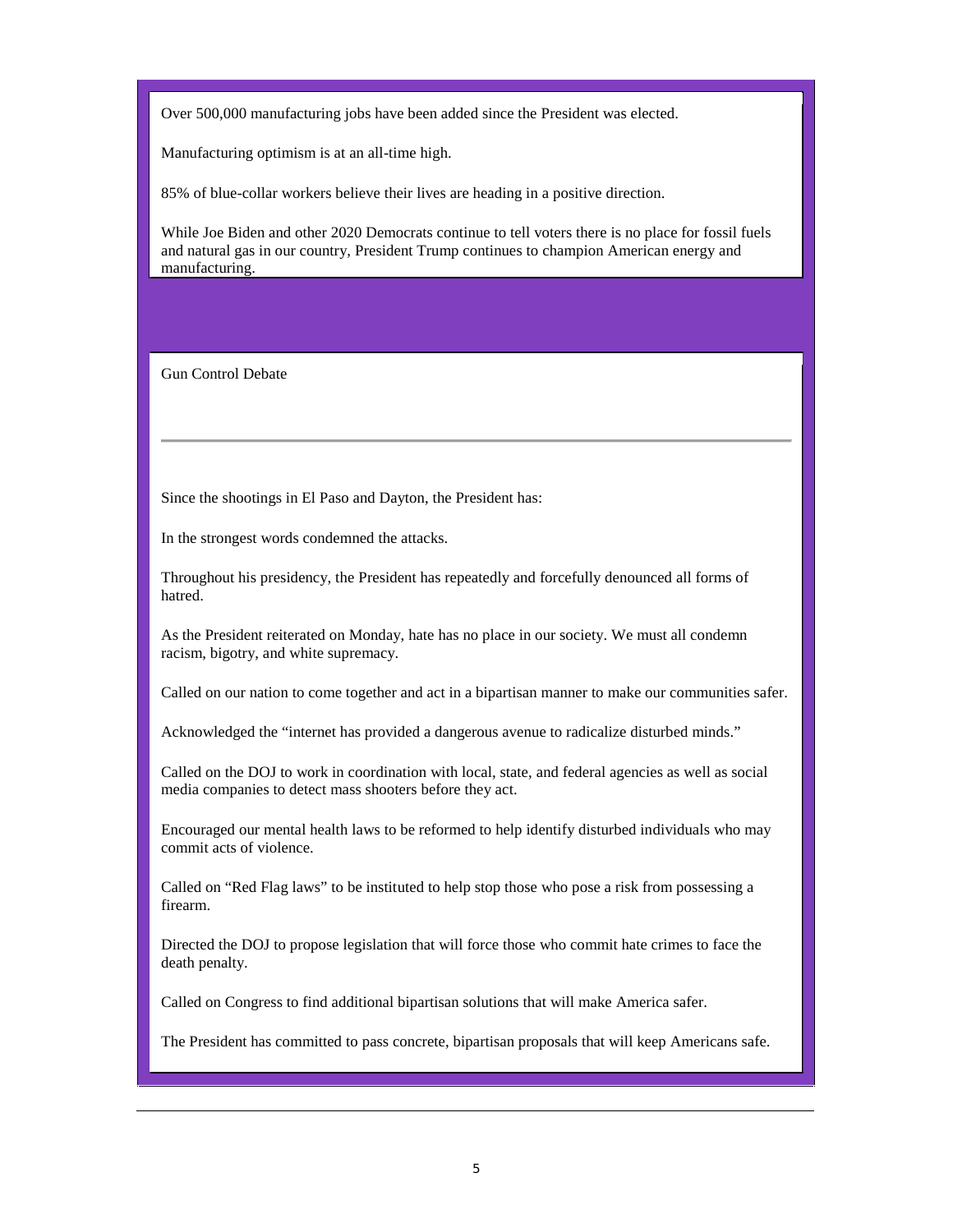On Friday, the President said he believes headway is being made amongst members to propose meaningful changes to the background check process.

The President remains committed to combatting hate-fueled violence of domestic terrorism.

FBI Director Christopher Wray attested that the bureau is using all investigative techniques and methods to combat domestic terrorism.

In May alone the FBI investigated 850 domestic terrorism cases.

The FBI established the Domestic Terrorism-Hate Crimes Fusion Cell to target domestic terrorism fueled by hate.

The DOJ has launched a centralized website to educate the public on hate crimes and encourage reporting.

President Trump and his administration have taken responsible action to help stop gun violence.

FIX NICS Act – which strengthened the background check reporting system - was signed into law in 2018.

The President has called on states to adopt Extreme Risk Protection Orders. ERPOs provide authorities with a temporary way to keep firearms away from individuals who pose a threat.

The Administration banned bump stocks.

In FY2018, the Department of Justice prosecuted a record number of firearm offenses, helping to keep illegal guns off our streets and out of the hands of criminals.

The President remains a strong defender of the Second Amendment but is committed to working with Congress to take action to ensure the mentally ill do not have access to firearms and our communities are safe.

Top Retweetable Content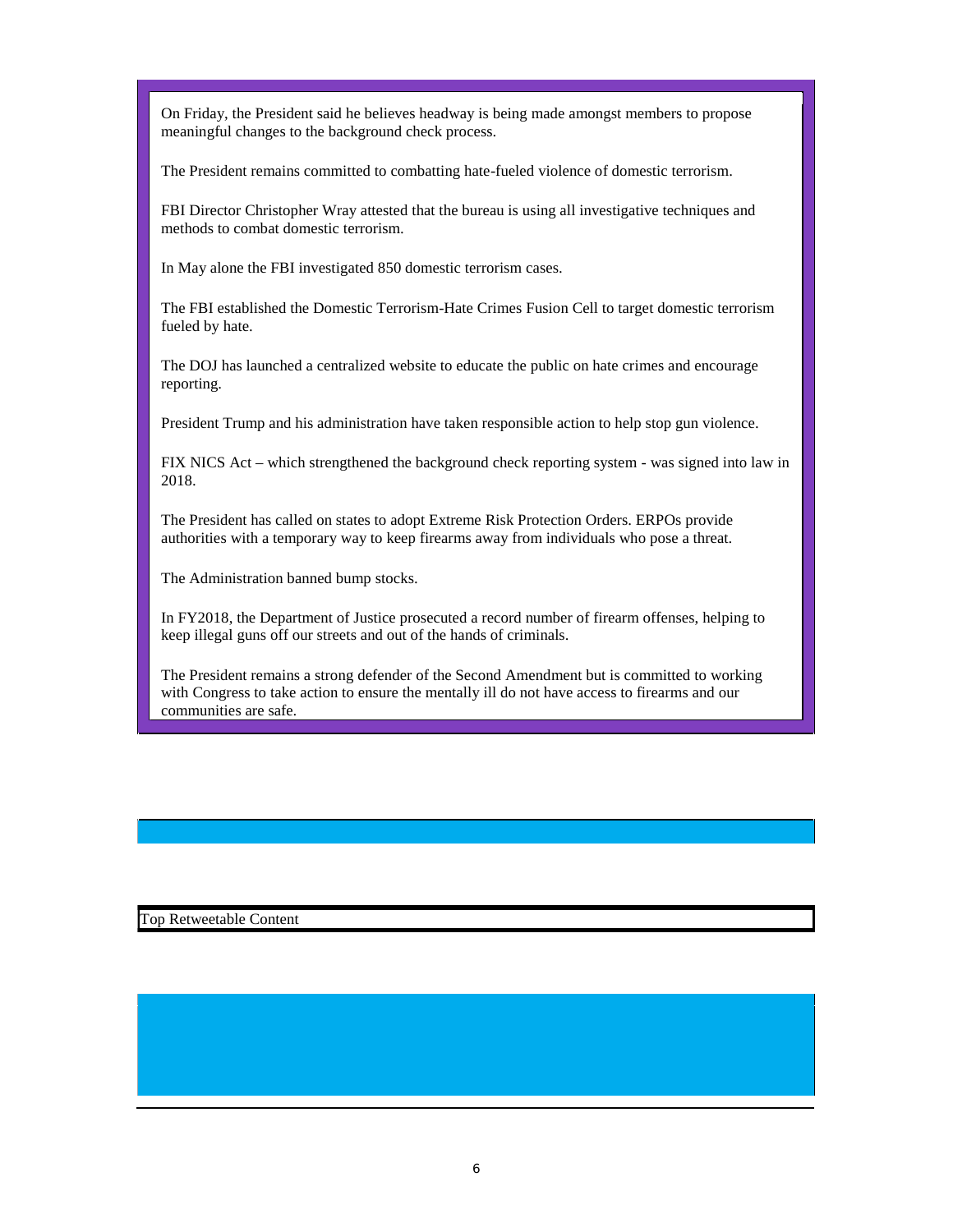



# **GOP on Twitter**

".@realDonaldTrump's agenda has allowed U.S. energy production & exports to soar. \*By 2020, it is expected the U...





# **The White House on Twitter**

"Instead of relying on foreign countries, we're relying on AMERICAN energy and AMERICAN workers to build our fut...

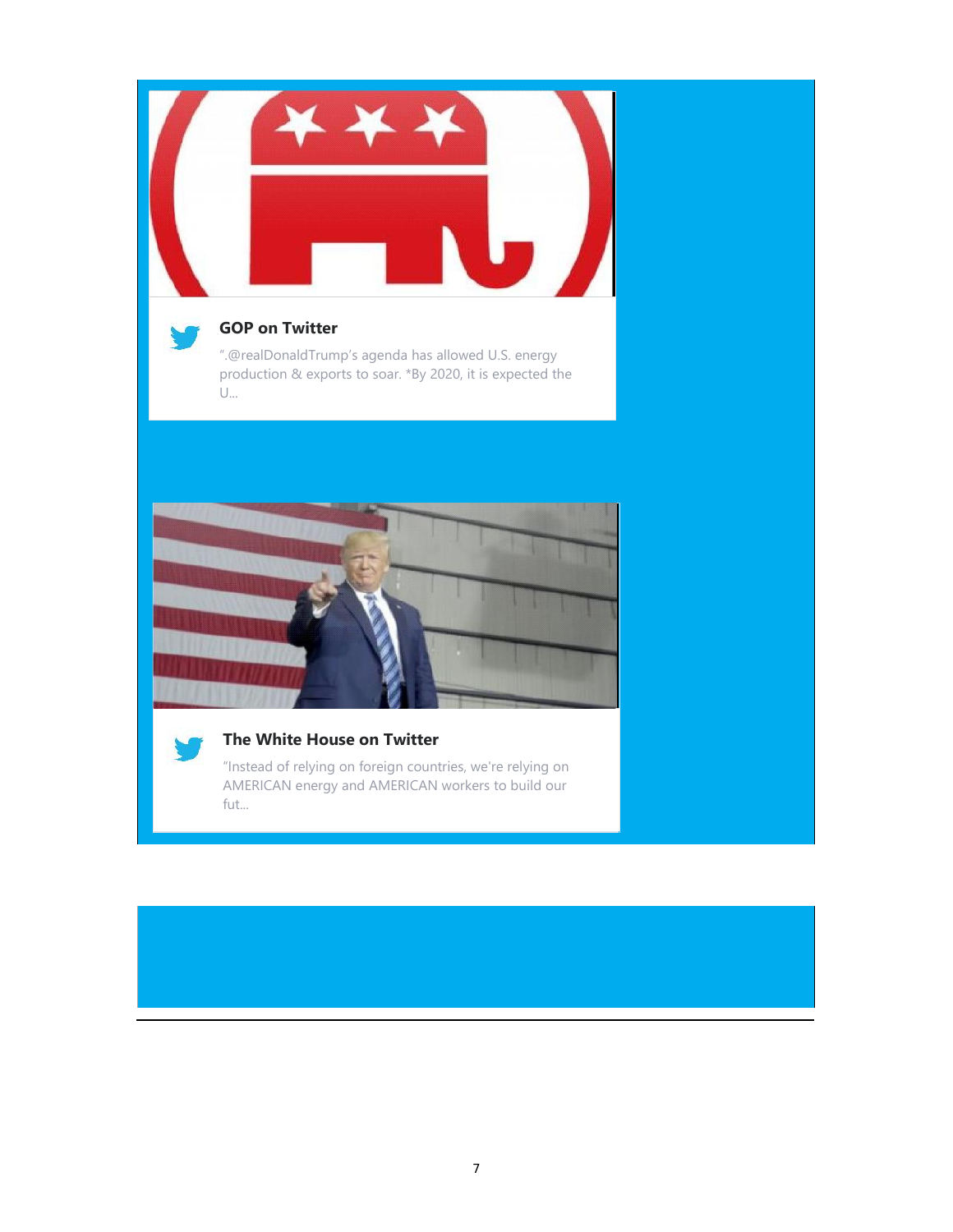



### **Ronna McDaniel on Twitter**

"Since he was elected, @realDonaldTrump has been delivering for New Hampshire: Unemployment dropped to 2.5% (!!...





#### **Vice President Mike Pence on Twitter**

"Under @realDonaldTrump, the economy is growing & jobs are soaring. This Monday, I will travel to the Great Stat...

Sample Tweets

The Trump Economy is Booming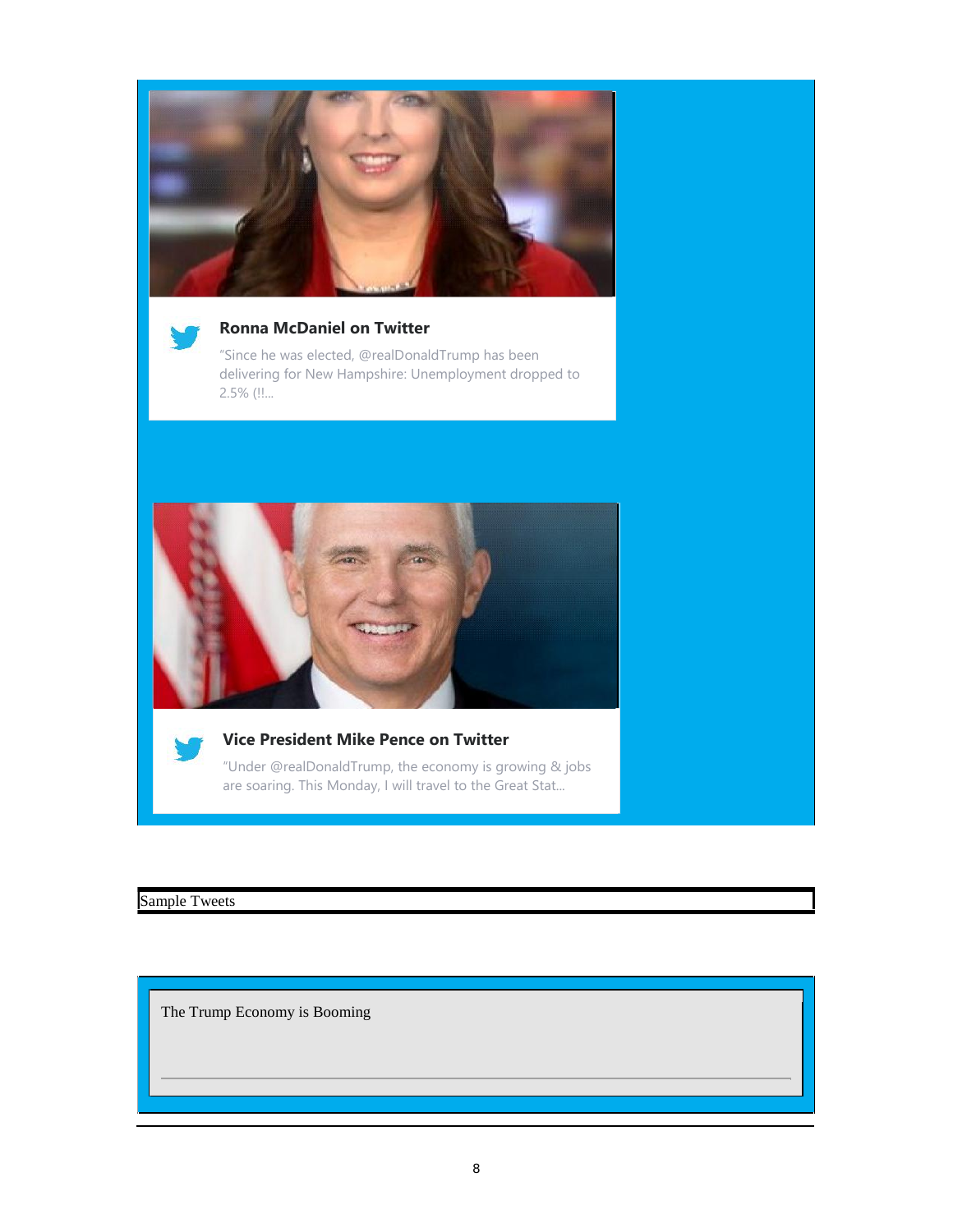Thanks to President @realdonaldtrump:

The economy added 224,000 jobs.

The unemployment rate remains near its lowest point in almost half a century.

17,000 manufacturing jobs were added in June alone.

The labor force participation rate was 62.9%, showing American workers are continuing to come off the sidelines and enter the workforce.

Wages continue to rise – there have been 11 straight months of wage growth of 3% or higher.

With the unemployment rate of women near a 50 year low and African-American unemployment at a near record low, why does @RepX/SenX continue to obstruct President @realdonaldtrump's prosperous agenda?

Under President @realdonaldtrump, six million jobs have been created!

Under President @realdonaldtrump's leadership, the economy continues to fire on all cylinders and Americans are reaping the benefits!

While @RepX/SenX has tried to obstruct America's progress, President @realdonaldtrump has ushered our nation into a new era of greatness!

Republicans' Tax Cuts and Jobs Act boosted working class families:

Increased deductions

Expanded education savings plans

DOUBLED child tax credit

Immediately brought bonuses, raises, promotions

The Environment

Thanks to @realDonaldTrump's leadership, the U.S. designated over one million new acres of wilderness this year -- the largest public lands legislation in a decade.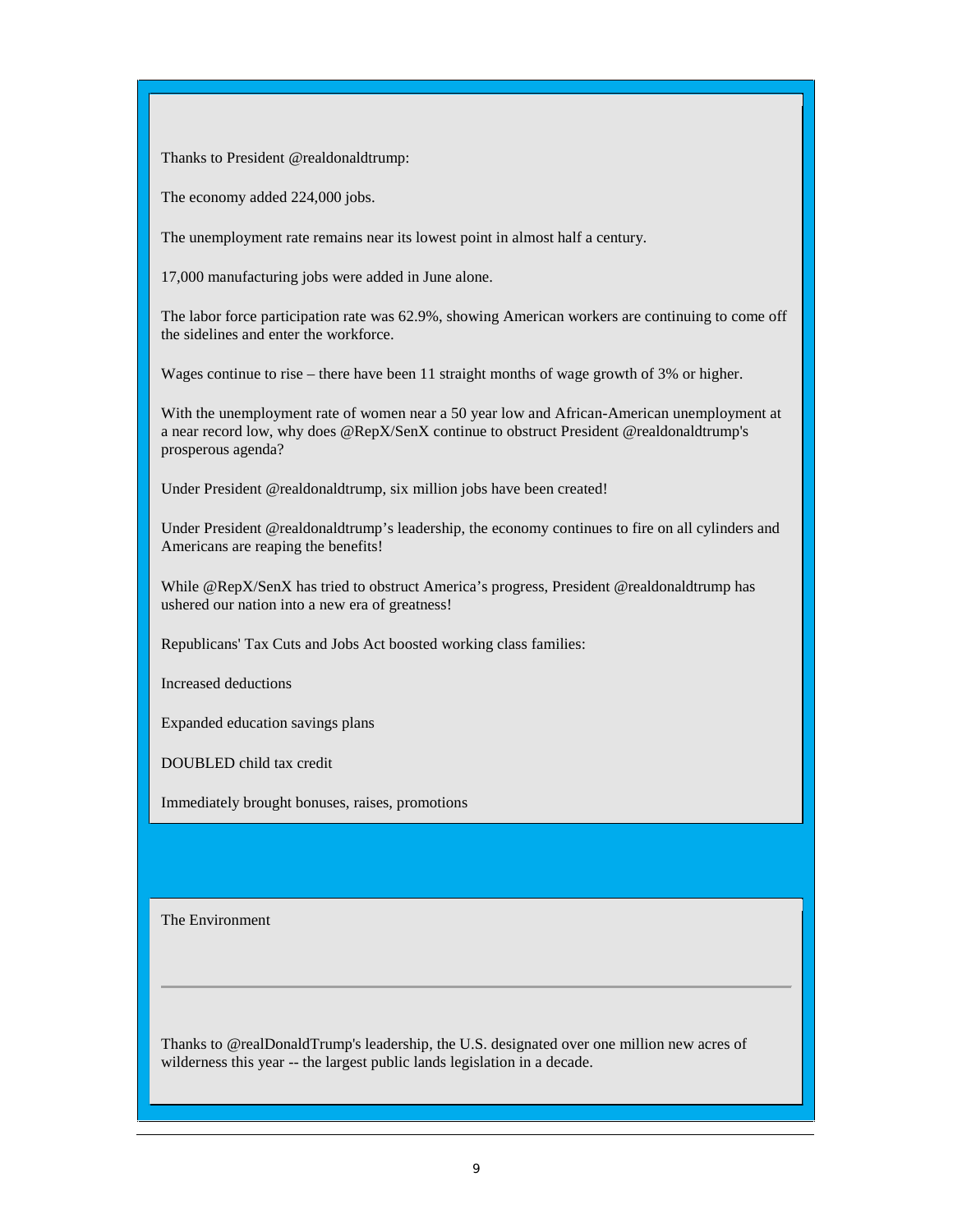President Trump is dedicated to preserving water quality in the United States and globally. Upon signing the Save Our Seas Act in 2018, the U.S. reauthorized marine debris cleanup programs and promoted international action toward purifying our oceans.

With one of the strongest environmental records in the world, the United States has taken significant steps toward reducing hazardous sites, expanding hunting and fishing access, and preventing forest fires.

Border Security

There's a crisis occurring at our southern border: nearly 100,000 migrants were apprehended or deemed inadmissible at the border in June alone!

Democrats like @RepX/SenX need to work with President @realdonaldtrump! We are still on track to reach 1 million border apprehensions this fiscal year.

President @realdonaldtrump is committed to securing the border and stopping the flow of drugs, crime, and human trafficking coming across our southern border!

The Trump administration has pledged to build over 400 more miles of the border wall by the end of 2020. Meanwhile, Democrats have voted against funding toward the border crisis over 80 times.

.@POTUS is serious about securing the southern border:

Rolling back asylum system abuse

Mexico now on board to solve the crisis

Supporting our brave ICE officials

Healthcare

Democrats' \$32 TRILLION plan would absolutely eliminate the private plans that upwards of 200 MILLION Americans have! Is this what you want, @RepX/SenX?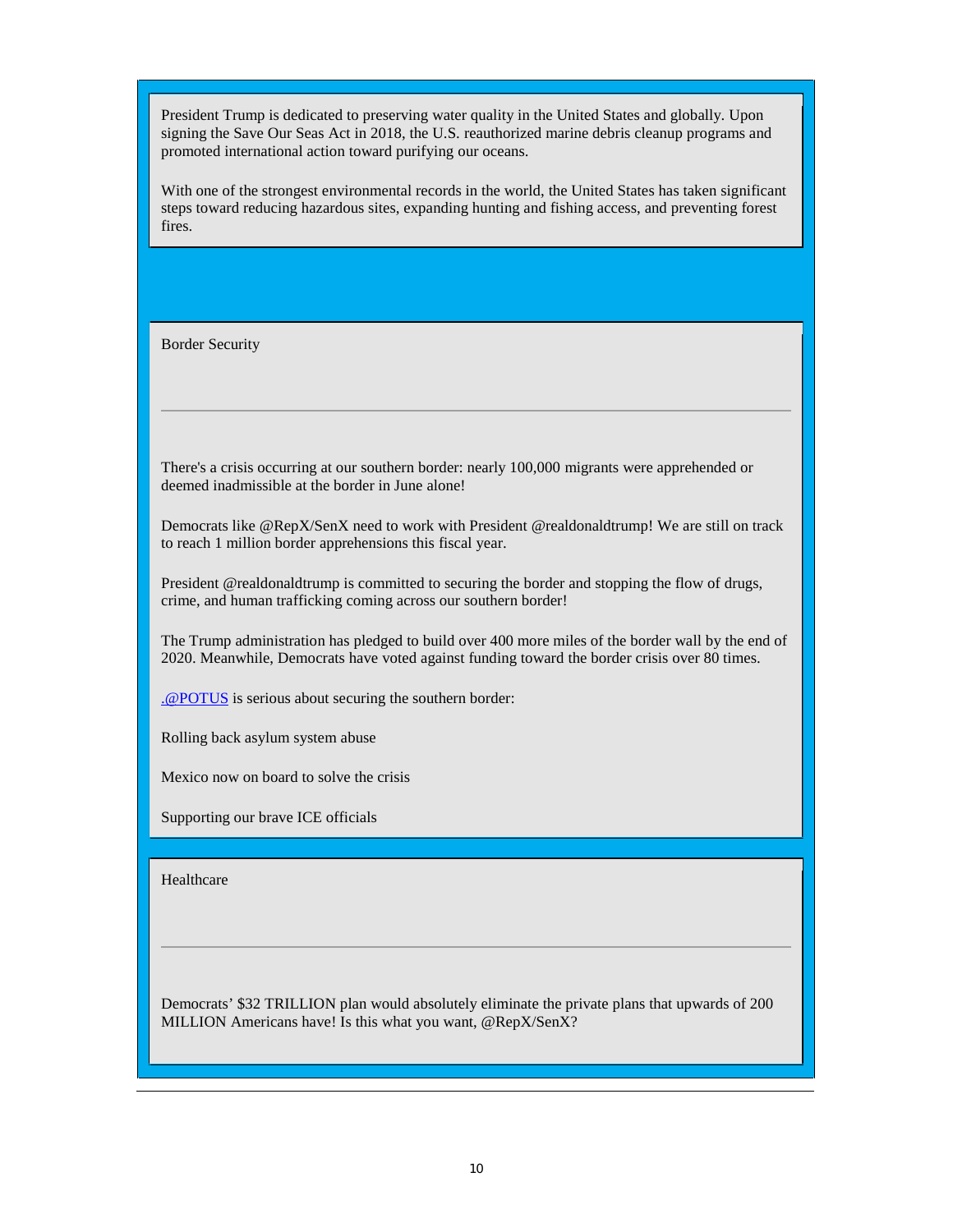Despite 80% of Americans rating the quality of their health care as excellent or good, 2020 Democrats still want a radical government takeover!

Democrats' healthcare agenda is extreme, would bankrupt our country, and is totally wrong for America!

As @POTUS works toward expanding healthcare options for families, Democrats are pushing a government takeover of healthcare which includes longer wait times, higher costs, and fewer choices.

As Democrats and establishment media try to downplay President Trump's approach to healthcare, his recent executive order aims to:

bolster medical services

expand organ donation

expedite transplants

It's clear that @realDonaldTrump is committed to improving America's healthcare system.

Boost Your Messaging With Graphics

**July Jobs Report - Google Drive**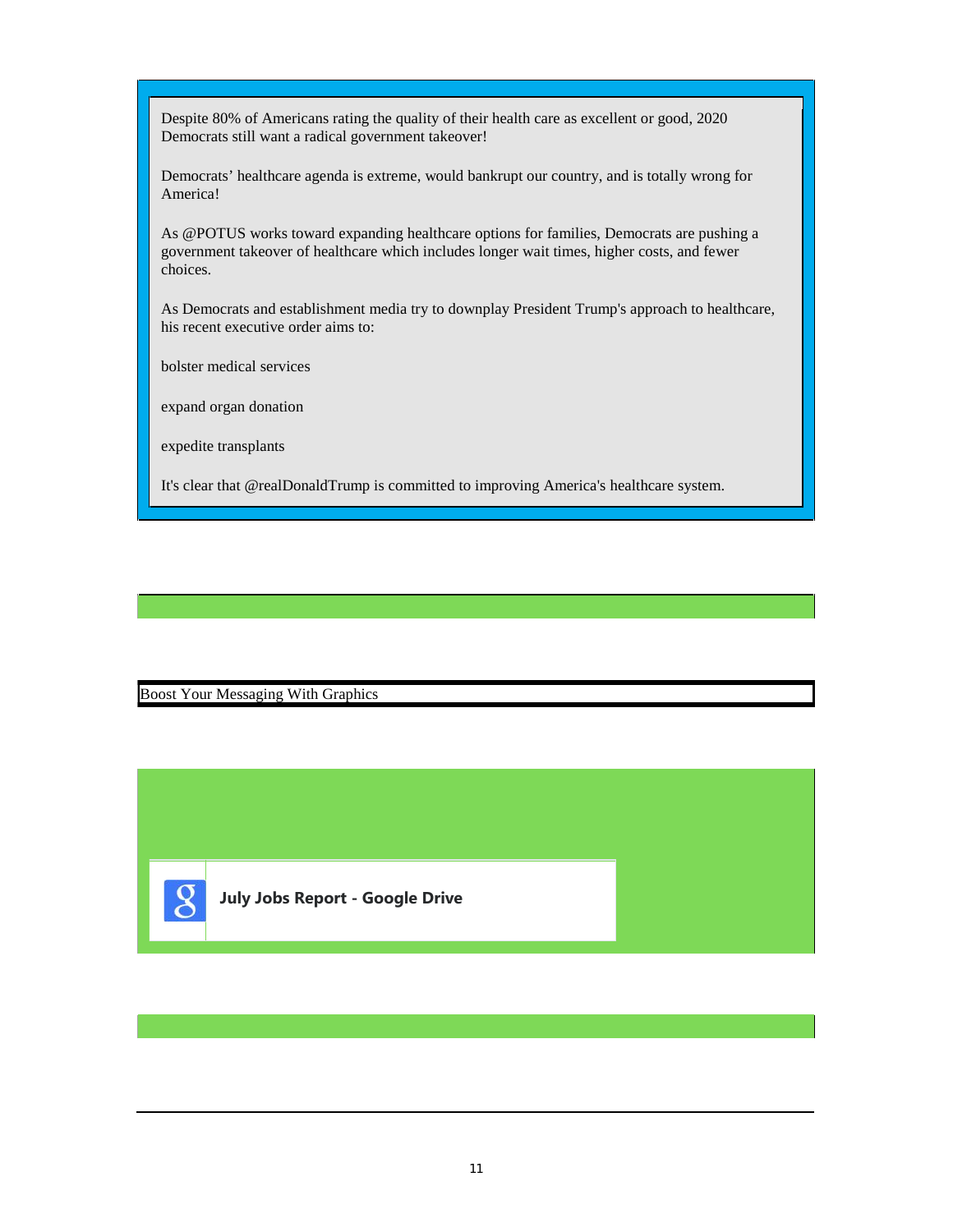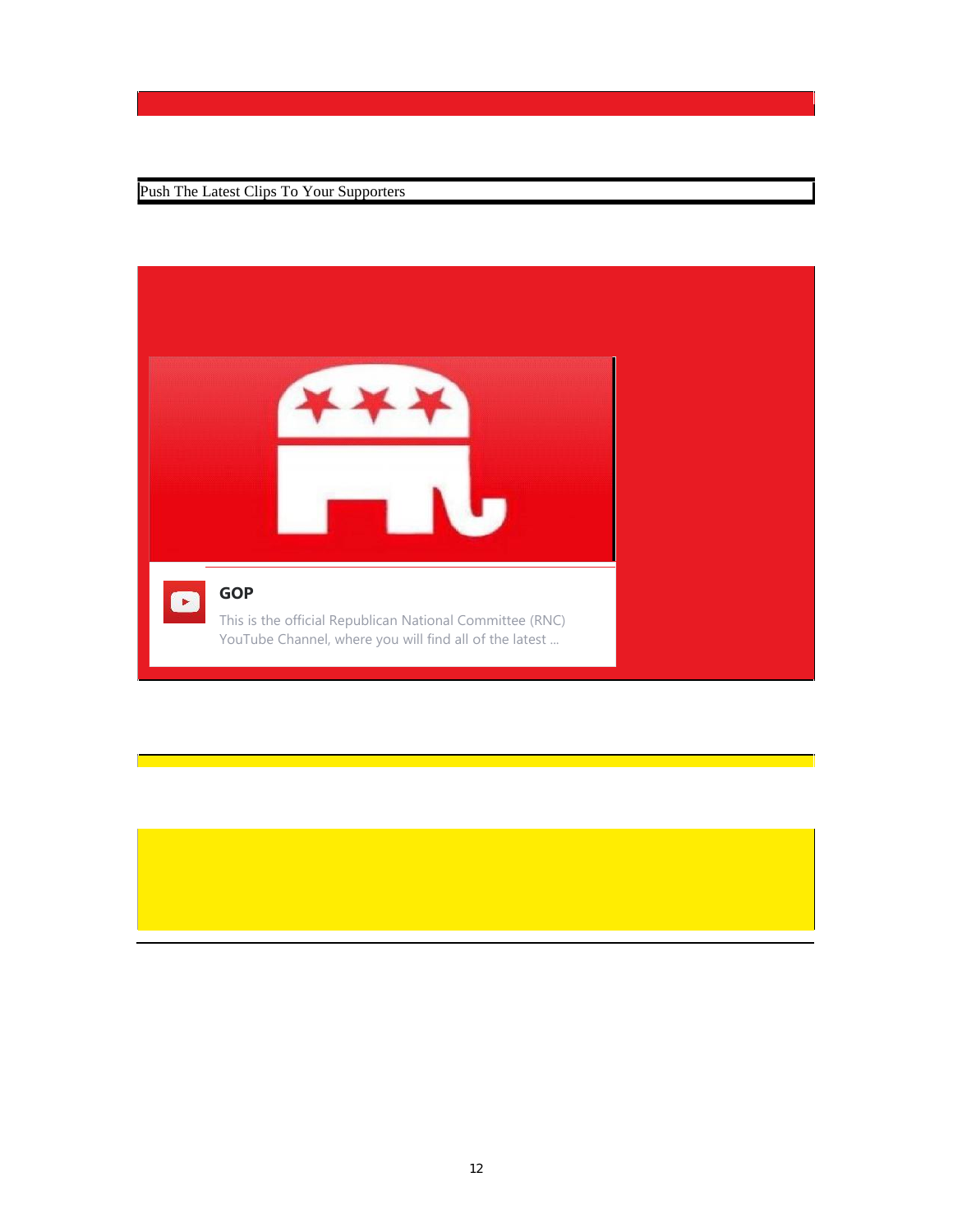

# **Kamala's Flip Flop Flops On Health Care Roll-Out**

After months of flip-flopping (and then flip-flopping again) on heath care, Harris will try to sell her plan tod...



## **Democrats' Big City Bias Shows In Iowa**

Democrats are pushing an agenda that will not only hurt rural voters but attack their way of life and their voic...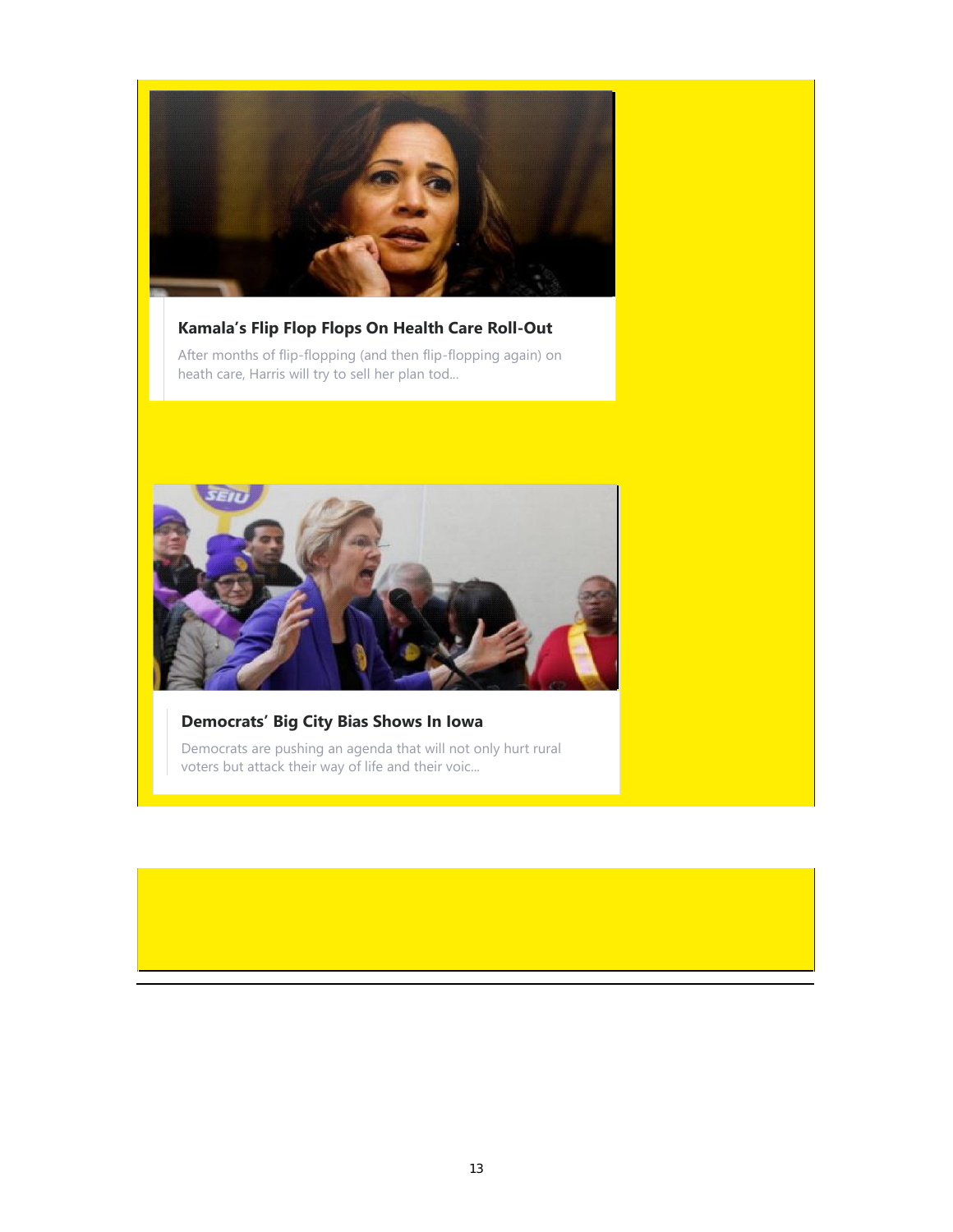

Economy

President Trump's policies have put the American economy into high gear.

• Since President Trump was elected over 6 million jobs have been created.

- Over 500,000 manufacturing jobs have been created since the president was elected.
- The GDP for the first quarter of 2019 was 3.2% the fastest first quarter growth in 4 years.
- Highlights of June's jobs report:
- o 224,000 jobs were added in June, exceeding expectations.
- o 17,000 manufacturing jobs were added in June.
- o The unemployment rate remains near its lowest point in almost half a century.
- o Latino American unemployment rate stands at 4.3%, still near its historic low of 4.2%.
- o Asian American unemployment hit an all-time low of 2.1% in June.
- o African American unemployment dipped to 6%, near a record low, and below the rate under any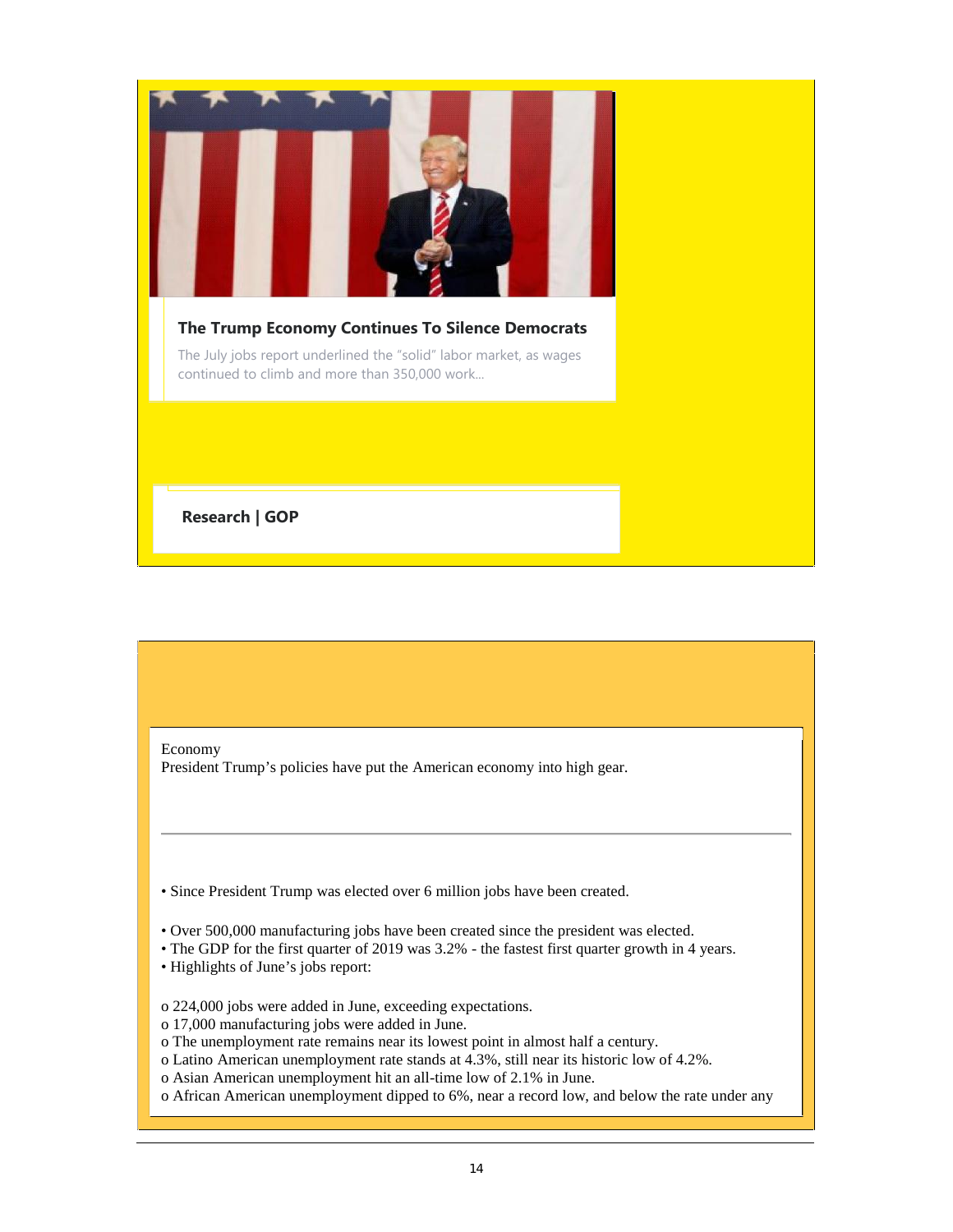previous administration.

o The unemployment rate for women remains near a 50 year low at 3.6%.

o Wages continue to rise – there have been 11 straight months of wage growth of 3% or higher.

• The Dow Jones Industrial Average hit record highs more than 80 times under President Trump, including closing higher than 26,000 points for the first time in its history.

• Under President Trump's leadership, Congress passed historic tax cuts and relief for hard-working Americans. The Tax Cuts and Jobs Act is the first major tax reform signed in 30 years.

o As a result of the historic tax cuts, nearly 9,000 Opportunity Zones were created in all 50 states, DC, and 5 territories. Opportunity Zones will spur \$100 billion in private capital investment and impact nearly 35 million Americans.

o The Tax Cuts and Jobs Act increased the Child Tax Credit by 100% keeping more money in the pockets of hardworking mothers.

• Economic confidence rebounded to record highs under President Trump because his pro-growth policies have and continue to put American workers and businesses first.

• President Trump has rolled back unnecessary job-killing regulations at a record clip which has saved billions and unleashed massive economic growth.

o This includes rolling back the costly Obama-era "Clean Power Plan."

Immigration

President Trump is working to secure our border.

• President Trump is fulfilling his promise to build a border wall, with sizable portions already finished or under construction.

o It's expected that 400 miles will be finished by the end of the year.

• Under President Trump, the U.S. Border Patrol has arrested hundreds of members of dangerous gangs. • The President has strongly enforced our nation's immigration laws by cracking down on illegal immigration and taken aim at "sanctuary cities."

• President Trump has called on Congress to close dangerous loopholes such as "Catch and

Release," end chain migration, and end the visa lottery program which enables illegal immigration. • We are closing asylum loopholes – recently, the administration instituted a new rule requiring migrants who come to our border to have previously applied and been denied to a country they passed through.

• President Trump was successful in his efforts to get Mexico and the Northern Triangle countries to step up and help stop the crisis at the border.

• In May, President Trump announced a new immigration proposal that would modernize our system and secure the border.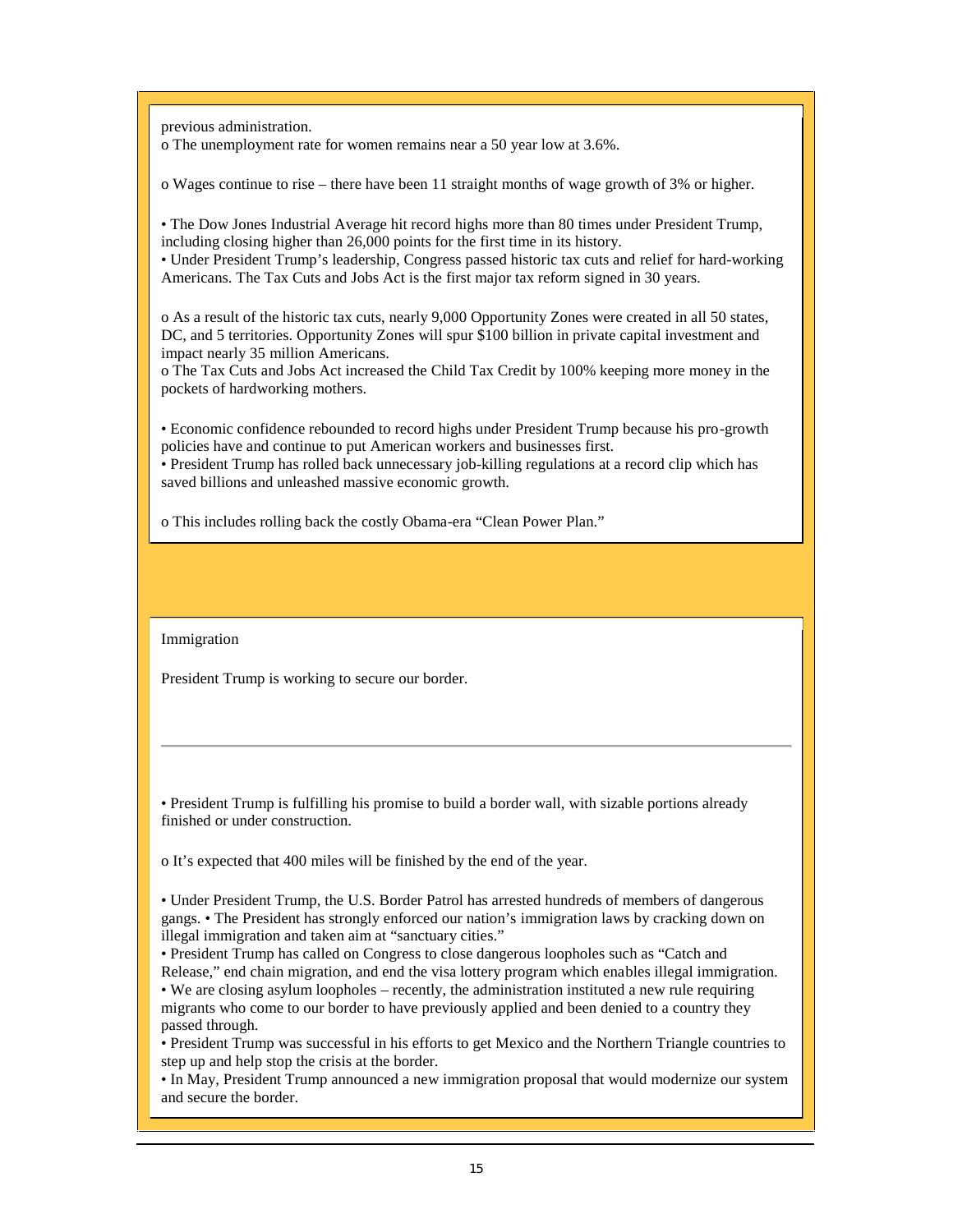Foreign Policy President Trump has restored our nation's standing in the world and is standing up to bad actors.

• President Trump has negotiated better and fairer deals for the American people.

o President Trump has kept his promise to deliver a modern and rebalanced trade deal to replace NAFTA.

o President Trump withdrew the United States from the flawed Trans-Pacific Partnership. o President Trump has forced our allies to recommit to NATO.

- The United States has successfully decimated ISIS.
- President Trump fulfilled his promise to name Jerusalem Israel's capital city and moved the U.S. Embassy
- President Trump used tariffs to rattle China's economy and leaders for their trade cheating.

• Thanks to pressure from the United States, 50 countries followed President Trump's leadership in recognizing Juan Guaidó as the legitimate leader of Venezuela.

• President Trump held two historic summits with North Korean leader Kim Jong Un, further demonstrating the Administration's commitment to a denuclearized Korean peninsula.

• President Trump withdrew the U.S. from the Iran Nuclear Agreement and instituted the toughest sanctions in history to drive the regime's oil exports to zero.

o In June 2019, President Trump signed an executive order that authorizes expanded sanctions against Iran.

• The Administration has vigorously and quickly enforced red lines against regimes and individuals that use chemical weapons.

• The Trump Administration has imposed sanctions on Russian entities and individuals previously indicted for their roles in Russian interference in our election.

#### Judicial

President Trump continues to reshape the Federal judiciary at a record pace and is following through on his promise to appoint judges who will uphold the Constitution and rule of law.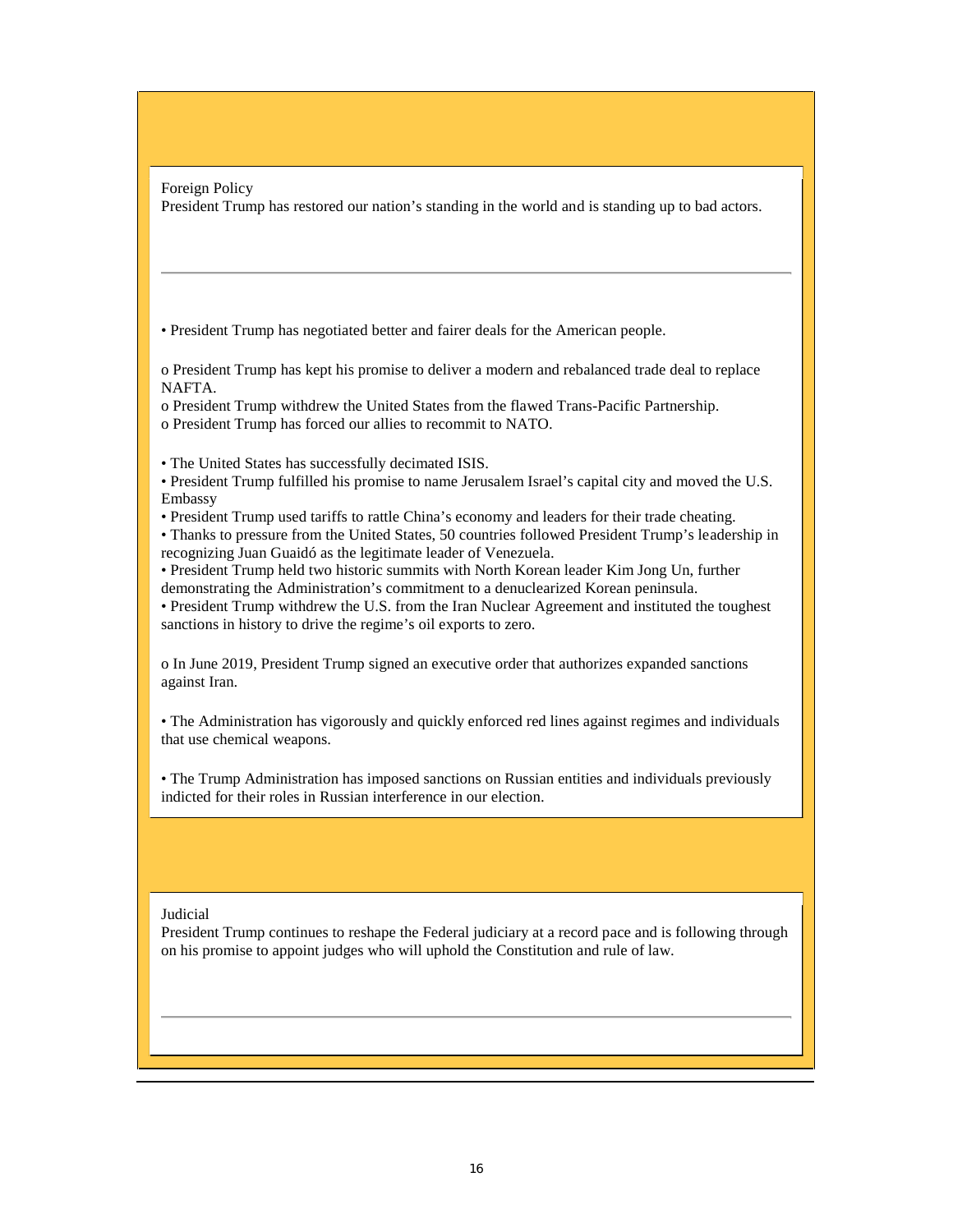• President Trump has nominated, and the Senate has confirmed a grand total of 131 Article III judges:

o 2 Supreme Court Justices – Justice Gorsuch and Justice Kavanaugh. o 43 Circuit Court judges

o 86 District Court judges

Health Care

President Trump has reduced the cost of health care and taken significant steps to fight the opioid epidemic.

• President Trump has prioritized fixing our broken health care system and worked with Congress to implement a system that works for all Americans.

- The individual mandate penalty has been eliminated.
- Association health plans have been expanded.
- Short-term, limited duration insurance plans have been extended.
- President Trump is working to implement his plan to lower prescription drugs.

• Under the Trump Administration, we have seen the first ever decline of average benchmark premiums on the federal health care exchange.

• Reforms to expand Medicare Advantage options and Health Reimbursement Accounts have been expanded.

• President Trump mobilized his entire administration to address the drug addiction and opioid abuse by declaring a Nationwide Public Health Emergency.

• President Trump signed the SUPPORT for Patients and Communities Act to fight the opioid epidemic.

• President Trump signed an executive order that increases price and quality transparency.

# "One of my greatest priorities is to reduce the price of prescription drugs."

PRESIDENT DONALD J. TRUMP

**President Donald J. Trump's Blueprint To Lower Drug Prices | The White H...**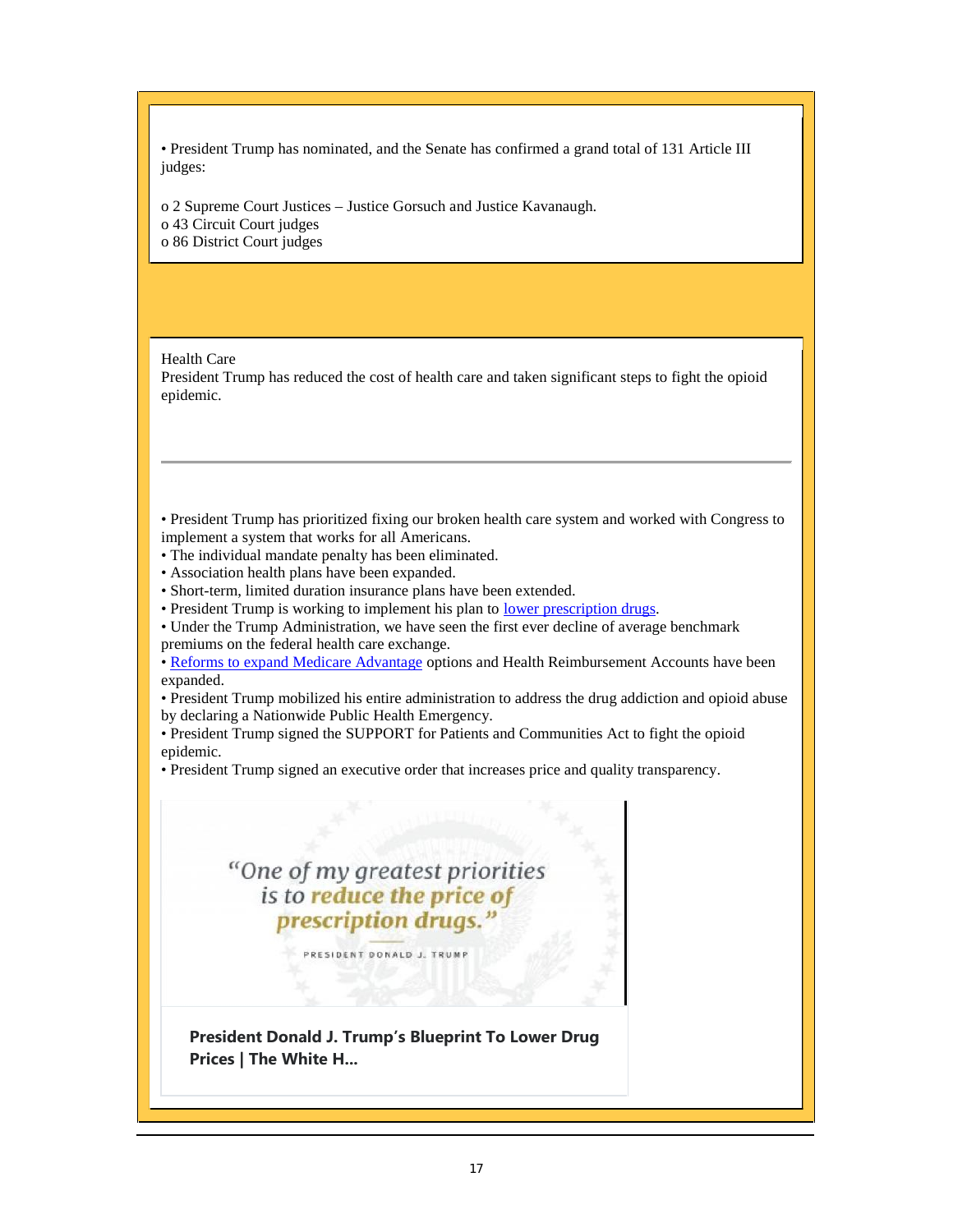



#### **CEA on Twitter**

"The prices for prescription drugs fell 0.6% during the 12 months 2018. This is the largest decline in prescript...

Military and Veterans President Trump is protecting America and our allies by rebuilding our military and ensuring our veterans receive the care they deserve.

• President Trump has restored American military strength.

• Under President Trump's leadership, Congress passed two historic National Defense Authorization Acts (NDAA) which allocate almost \$1.5 trillion combined to rebuild and grow our military.

• The FY2019 NDAA included a 2.6% military pay raise, the largest in 9 years.

• President Trump signed the Veterans Accountability and Whistleblower Protection Act to allow senior officials in the Department of Veterans Affairs (V.A.) to fire failing employees and establish safeguards to protect whistleblowers.

• The President signed the V.A. Choice and Quality Employment Act of 2017 to authorize \$2.1 billion in additional funds for the Veterans Choice Program (VCP).

• The Trump Administration created a new White House V.A. Hotline, staffed by veterans and family members.

• Veterans Affairs increased transparency and accountability by launching an online "Access and Quality Tool." This provides veterans a way to access wait time and quality of care data.